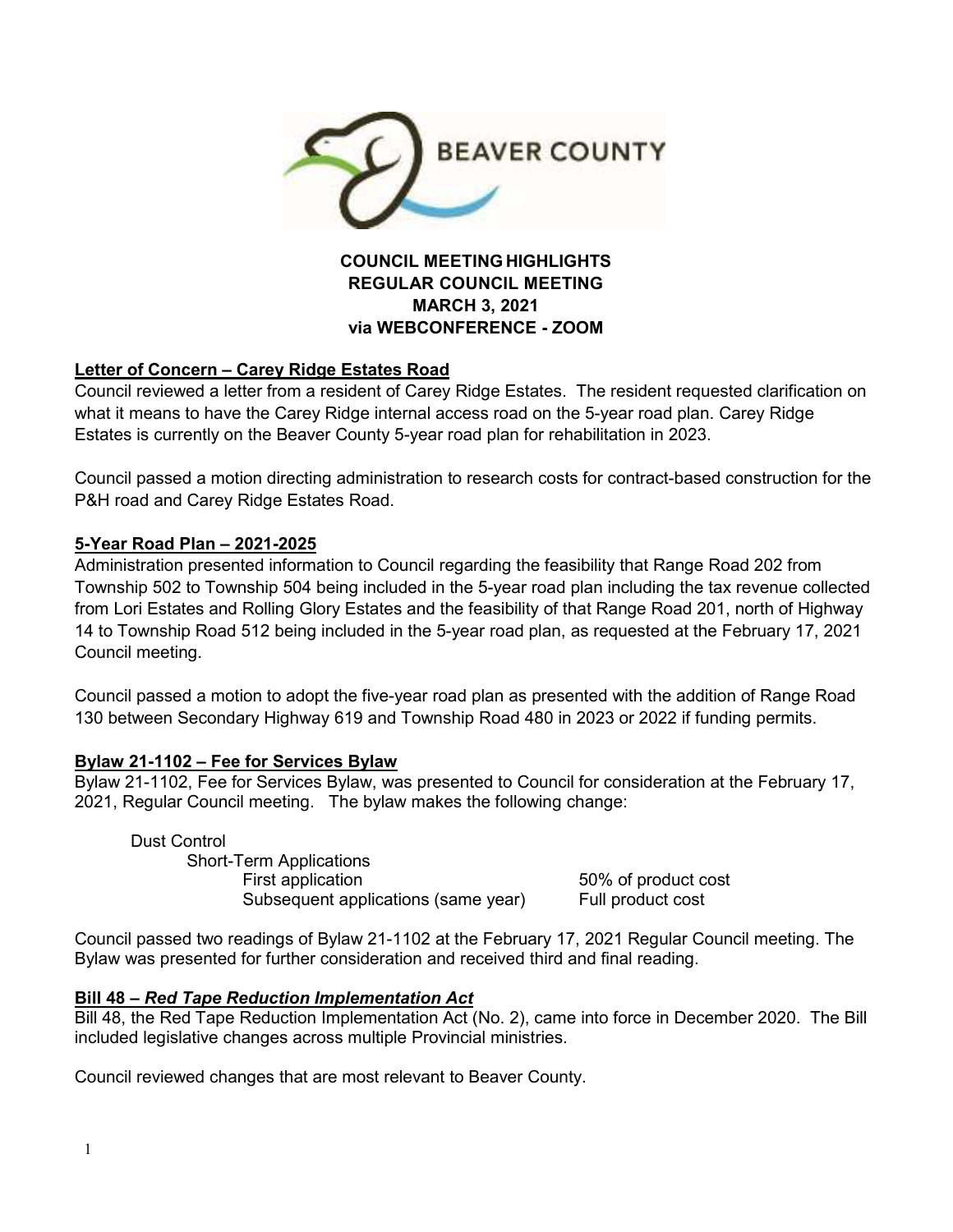### **National Three Digit Suicide and Crisis Hotline**

Over the past year, the challenges with maintaining strong mental health and the devastating consequences of that on people, families, and communities has increased due to the Covid-19 Pandemic.

There are some supports available however; they are not widely known. In addition, they need to be accessible to everyone, not only to people in major cities. While there have been significant steps taken in the past few years, it is not enough, and more needs to be done still.

On December 11th, 2020, the House of Commons passed a motion introduced by Conservative MP Todd Doherty, through unanimous consent, to bring a national 3-digit suicide prevention hotline line to Canada.

*"That, given that the alarming rate of suicide in Canada constitutes a national health crisis, the House call on the government to take immediate action, in collaboration with our provinces, to establish a national suicide prevention hotline that consolidates all suicide crisis numbers into one easy to remember three-digit (988) hot*‐ *line that is accessible to all Canadians."* 

Damien Kurek, MP requested that Council pass a resolution in support of a National Three Digit Suicide and Crisis Hotline.

Council passed the following motion in support of a National Three Digit Suicide and Crisis Hotline:

WHEREAS the Federal government has passed a motion to adopt 988, a National three-digit suicide and crisis hotline;

AND WHEREAS the ongoing COVID-19 pandemic has increased the demand for suicide prevention services by 200 per cent;

AND WHEREAS existing suicide prevention hotlines require the user to remember a 10-digit number and go through directories or be placed on hold;

AND WHEREAS in 2O22 the United States will have in place a national 988 crisis hotline;

AND WHEREAS Beaver County Council recognizes that it is a significant and important initiative to ensure critical barriers are removed to those in a crisis and seeking help;

NOW THEREFORE BE IT RESOLVED THAT Beaver County Council endorses this 988 crisis line initiative;

and that Staff be directed to send a letter indicating such support to the local MP, MLA, Federal Minister of Health, the CRTC and local area municipalities to indicate our support.

#### **Alberta Energy Regulators Directive 067**

The Alberta Energy Regulator is reviewing the eligibility requirements for oil and gas companies to acquire and hold energy licenses and approvals.

The proposed changes to Directive 067 include the submission of information, particularly financial information, to enable the Alberta Energy Regulator to assess licensee eligibility, assess the capabilities of licensees and approval holders to meet their regulatory and liability obligations throughout the life cycle of the development, administer the liability management programs, and ensure safe, orderly, and environmentally responsible development of energy resource in Alberta.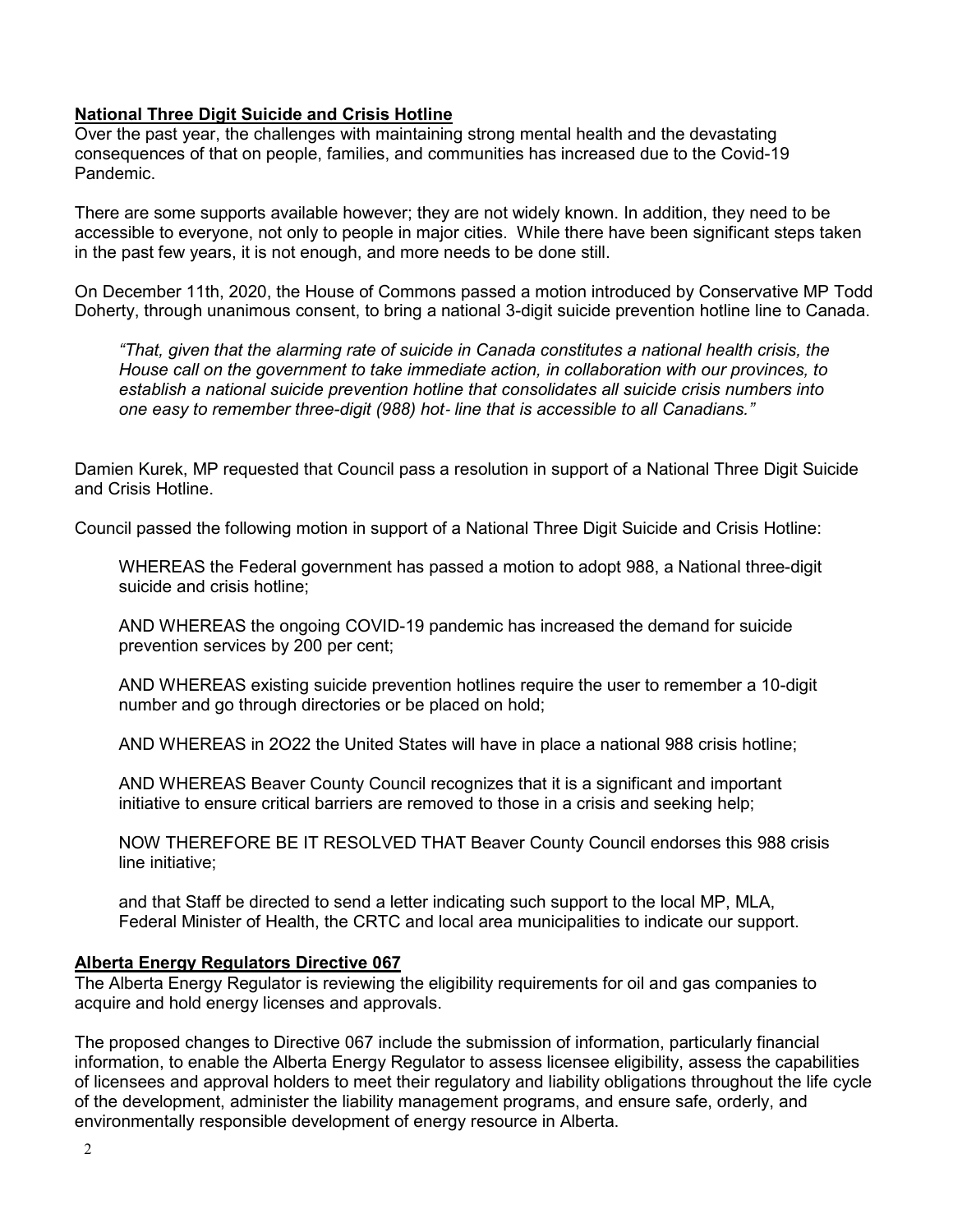Unfortunately, the property tax status of the licensee is not one of the eligibility requirements. This means that a license can be acquired and renewed without consideration of the company's ability to pay its property taxes.

Council passed a motion that correspondence be sent to the Alberta Energy Regulator, the Minister of Municipal Affairs, and local MLAs outlining Council's concerns regarding proposed changes to Alberta Energy Regulator's Directive 067.

#### **Rural Municipalities of Alberta (RMA) 2021 Spring Convention Resolutions**

Council reviewed the resolutions that will be presented at the Rural Municipalities of Alberta 2021 Spring Convention.

Resolutions are crucial to RMA's advocacy efforts. RMA members have a direct role in the advocacy process by identifying priority issues that require action by other levels of government. Resolutions are typically directed toward the provincial or federal government, and seek changes to legislation, regulations or policy, address funding or program issues, or encourage alternative policy approaches related to a specific rural municipal issue or concern.

#### **Honourable Minister Rick Wilson**

Honourable Minister Rick Wilson, Minister of Indigenous Relations and MLA Maskwacis-Wetaskiwin attended the meeting. Honourable Minister Wilson discussed the following topics/issues:

- Drainage
- Roads
- Economic Development
- Senior Housing
- Provincial Policing
- Preservation of Water Quality and Access
- Funding for Agricultural Service Boards
- Alberta Energy Regulators Review.

#### **Battle River Research Group**

Colin Wager, Chairman and Khalil Ahmed, Manager, Battle River Research Group (BRRG) attended the meeting and provided Council with an update on the activities of the BRRG.

#### **Battle River Research Group – Municipal Support**

Council passed a motion to approve the request from Battle River Research Group (BRRG) for the annual municipal support contribution in the amount of \$10 000.

#### **Tofield Lions Club – Tofield Pumptrack**

Dan Hillyer and Jim Warren, Tofield Lions Club attended the meeting and provided an overview of Tofield Pumptrack project. The budget for the project is \$135,000.

3 The Lions Club will be applying for the Community Facility Enhancement Program (CFEP) grant to help pay for the project. The CFEP grant is a matching grant. In order to qualify for the grant, the Club must have a formal commitment of financial support from all parties. The total amount needed in matching funds is \$67,500. The Lions Club has formally committed up to \$30,000, and have requested \$25,000 from the Town of Tofield to help reach the target of \$67,500. The Club requested that Council consider